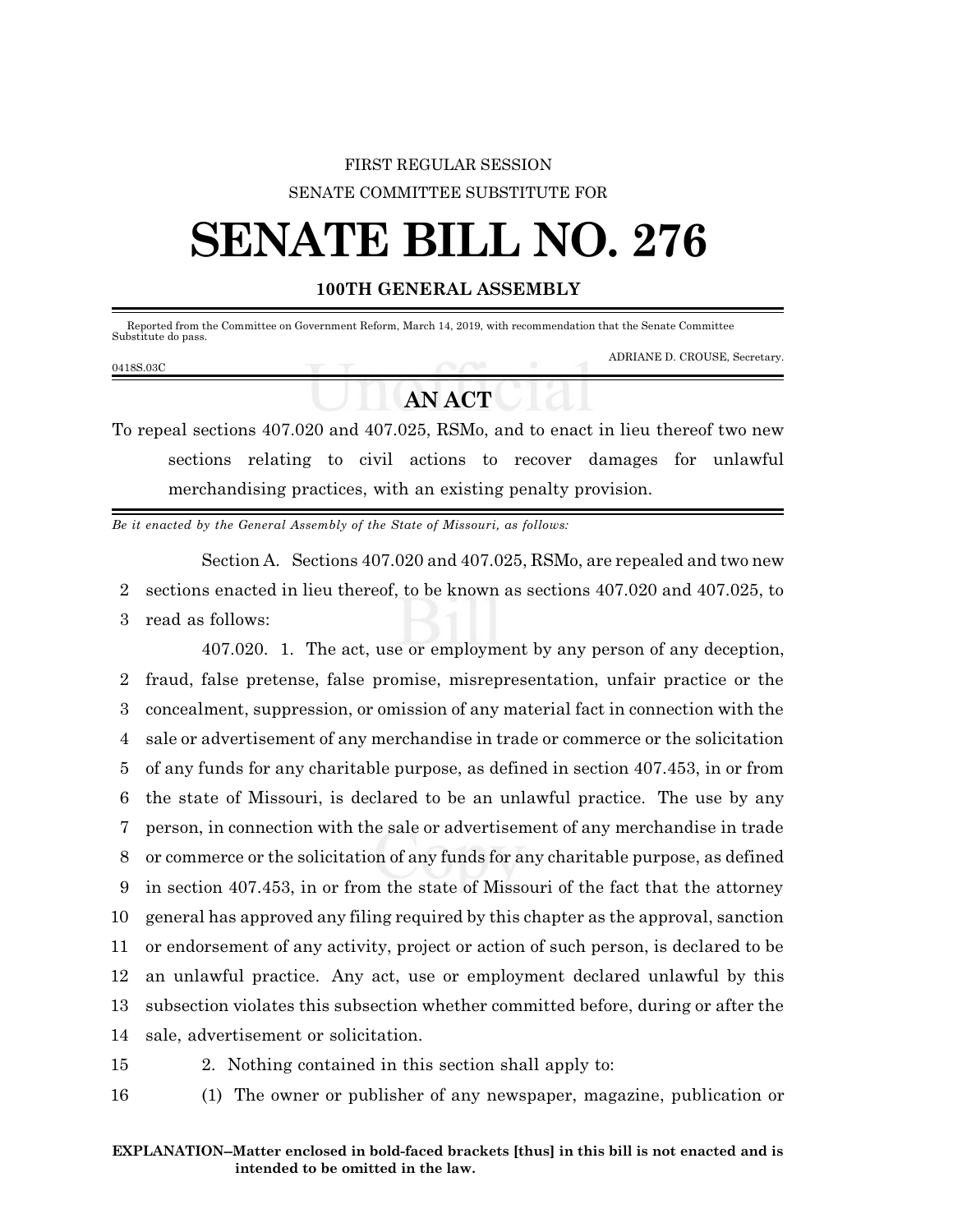printed matter wherein such advertisement appears, or the owner or operator of a radio or television station which disseminates such advertisement when the owner, publisher or operator has no knowledge of the intent, design or purpose of the advertiser; **[**or**]**

 (2) Any institution, company, or entity that is subject to chartering, licensing, or regulation by the director of the department of insurance, financial institutions and professional registration under chapter 354 or chapters 374 to 385, the director of the division of credit unions under chapter 370, or director of the division of finance under chapters 361 to 369, or chapter 371, unless such directors specifically authorize the attorney general to implement the powers of this chapter or such powers are provided to either the attorney general or a private citizen by statute**; or**

 **(3) Any advertisement, merchandise, or transaction in which the merchandise consists of a new residence in a transaction in which the buyer is offered in the sale contract an express warranty by the builder or through a third party warranty company paid for by the builder and the sale contract contains substantially the following disclaimer in all capital letters with characters of at least ten-point type: "THIS CONTRACT, MERCHANDISE, AND PROPERTY CONVEYED UNDER THIS CONTRACT AND THE TRANSACTION BETWEEN THE SELLER AND BUYER IS EXCLUDED FROM COVERAGE UNDER THE MERCHANDISING PRACTICES ACT, SECTIONS 407.010 TO 407.130, RSMO.". As used in this section, the term "residence" shall mean a single-family house, duplex, triplex, quadraplex, or a unit in a multiunit residential structure in which title to each individual unit is transferred to the owner under a condominium or cooperative system and shall include common areas and common elements as defined in subdivision (4) of section 448.1-103**.

 3. Any person who willfully and knowingly engages in any act, use, employment or practice declared to be unlawful by this section with the intent to defraud shall be guilty of a class E felony.

 4. It shall be the duty of each prosecuting attorney and circuit attorney in their respective jurisdictions to commence any criminal actions under this section, and the attorney general shall have concurrent original jurisdiction to commence such criminal actions throughout the state where such violations have occurred.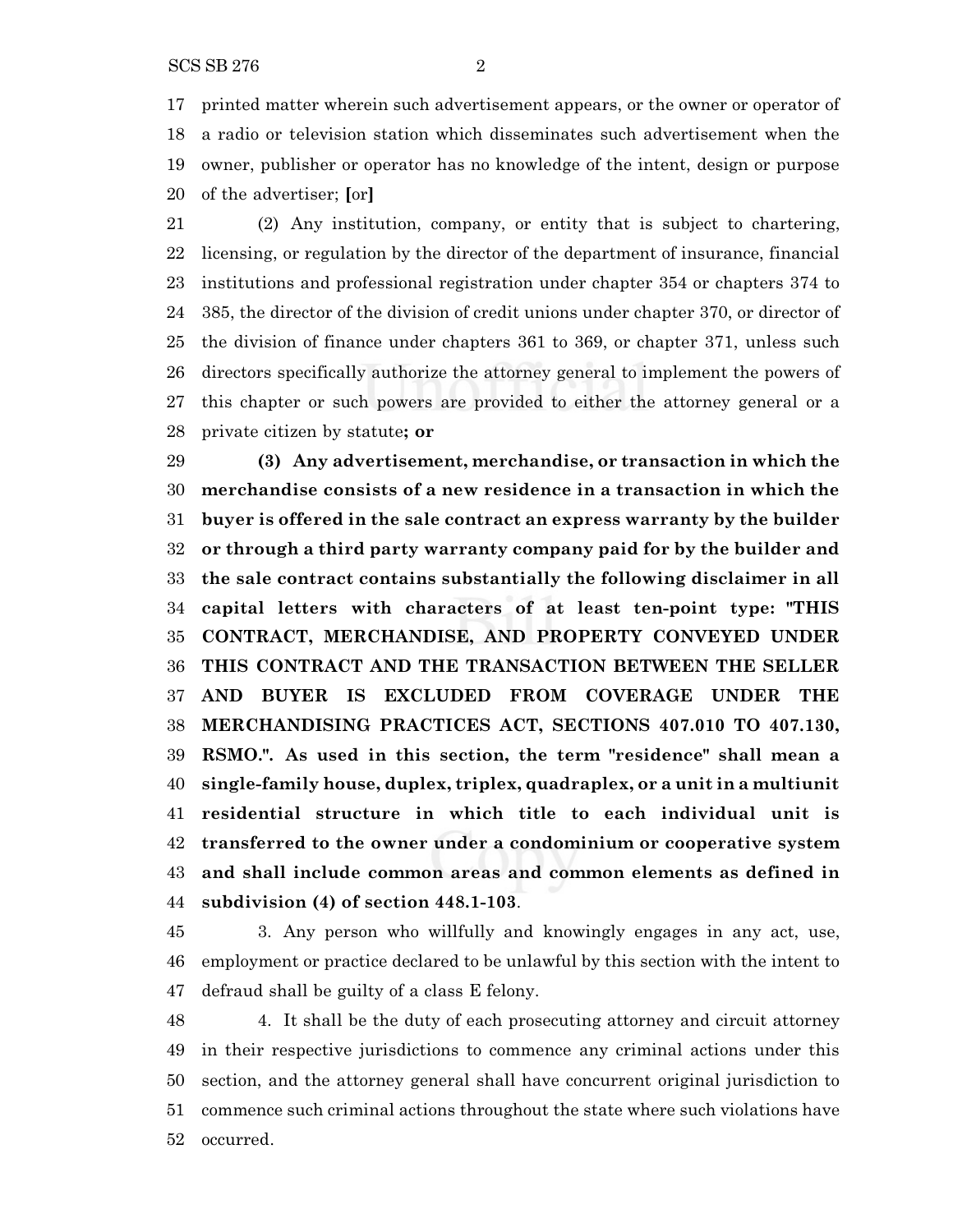5. It shall be an unlawful practice for any long-term care facility, as defined in section 192.2300, except a facility which is a residential care facility or an assisted living facility, as defined in section 198.006, which makes, either orally or in writing, representation to residents, prospective residents, their families or representatives regarding the quality of care provided, or systems or methods utilized for assurance or maintenance of standards of care to refuse to provide copies of documents which reflect the facility's evaluation of the quality of care, except that the facility may remove information that would allow identification of any resident. If the facility is requested to provide any copies, a reasonable amount, as established by departmental rule, may be charged.

 6. Any long-term care facility, as defined in section 192.2300, which commits an unlawful practice under this section shall be liable for damages in a civil action of up to one thousand dollars for each violation, and attorney's fees and costs incurred by a prevailing plaintiff, as allowed by the circuit court.

407.025. 1. Any person who purchases or leases merchandise primarily for personal, family or household purposes and thereby suffers an ascertainable loss of money or property, real or personal, as a result of the use or employment by another person of a method, act or practice declared unlawful by section 407.020, may bring a private civil action in either the circuit court of the county in which the seller or lessor resides or in which the transaction complained of took place, to recover actual damages.

**2. A person seeking to recover damages shall establish:**

 **(1) That the person acted as a reasonable consumer would in light of all circumstances;**

 **(2) That the method, act, or practice declared unlawful by section 407.020 caused the person to enter into the transaction that resulted in damages; and**

 **(3) Individual damages with sufficiently definitive and objective evidence to allow the loss to be calculated with a reasonable degree of certainty.**

 **A court may dismiss a claim as a matter of law where the claim fails to show a likelihood that the method, act, or practice alleged to be unlawful would mislead a reasonable consumer.**

- **3.** The court may, in its discretion**[**,**]:**
- **(1)** Award punitive damages **[**and may**];**
- **(2)** Award to the prevailing party attorney's fees, based on the amount of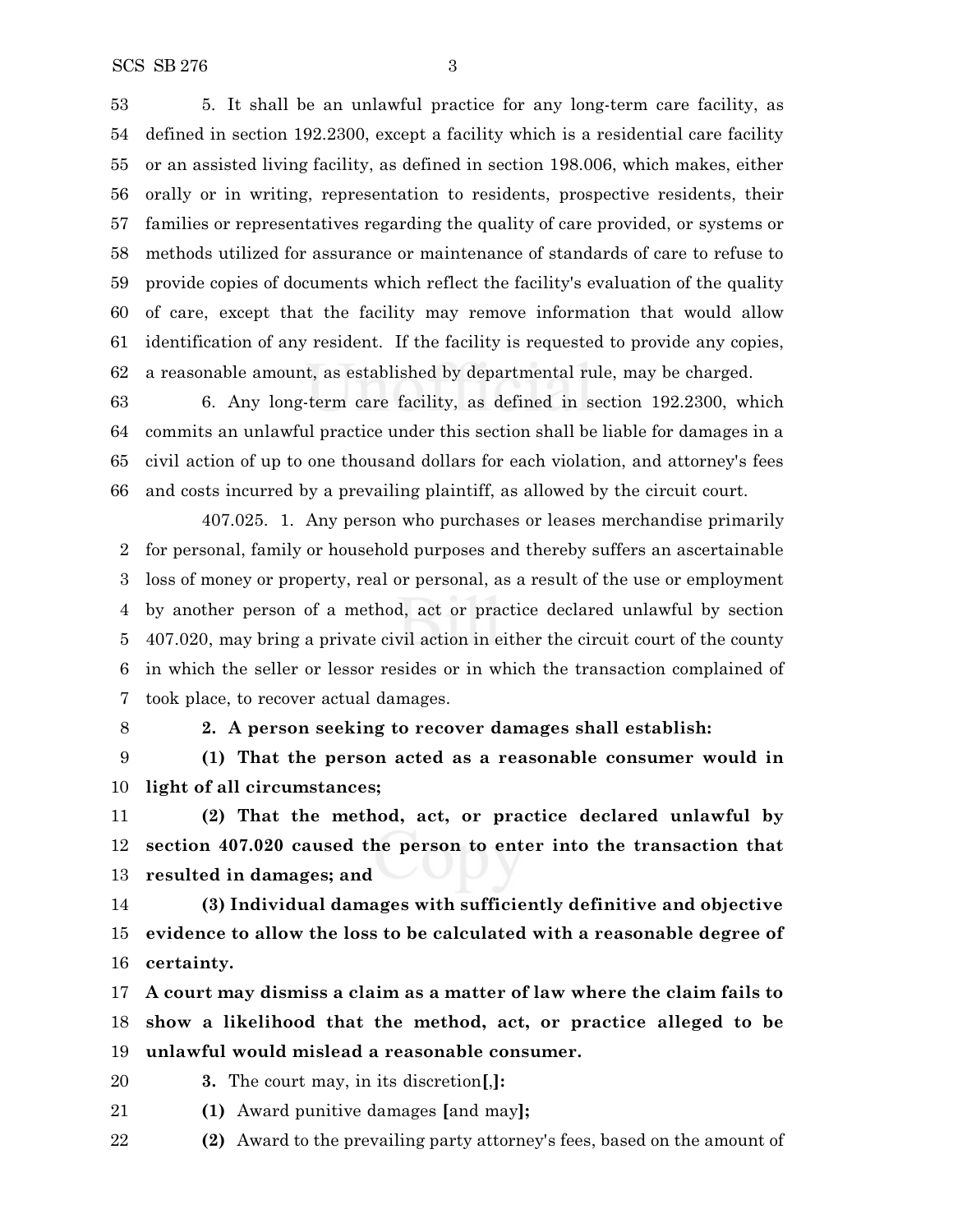time reasonably expended**[**,**];** and **[**may**]**

 **(3)** Provide such equitable relief as it deems necessary or proper **to protect the prevailing party from the methods, acts, or practices declared unlawful by section 407.020.**

 **4. No action may be brought under this section to recover damages for personal injury or death.**

 **5. A cause of action under this section accrues on the date of purchase or lease described in subsection 1 of this section**.

 **[**2.**] 6.** Persons entitled to bring an action pursuant to subsection 1 of this section may, if the unlawful method, act or practice has caused similar injury to numerous other persons, institute an action as representative or representatives of a class against one or more defendants as representatives of a class, and the petition shall allege such facts as will show that these persons or the named defendants specifically named and served with process have been fairly chosen and adequately and fairly represent the whole class, to recover damages as provided for in subsection 1 of this section. The plaintiff shall be required to prove such allegations, unless all of the members of the class have entered their appearance, and it shall not be sufficient to prove such facts by the admission or admissions of the defendants who have entered their appearance. In any action brought pursuant to this section, the court may in its discretion order, in addition to damages, injunction or other equitable relief and reasonable attorney's fees. **Attorney's fees, if awarded, shall bear a reasonable relationship to the amount of the judgment.**

 **[**3.**] 7.** An action may be maintained as a class action in a manner consistent with Rule 23 of the Federal Rules of Civil Procedure and Missouri rule of civil procedure 52.08 to the extent such state rule is not inconsistent with the federal rule if:

(1) The class is so numerous that joinder of all members is impracticable;

(2) There are questions of law or fact common to the class;

 (3) The claims or defenses of the representative parties are typical of the claims or defenses of the class; and

 (4) The representative parties will fairly and adequately protect the interests of the class; and, in addition

 (5) The prosecution of separate action by or against individual members of the class would create a risk of:

(a) Inconsistent or varying adjudications with respect to individual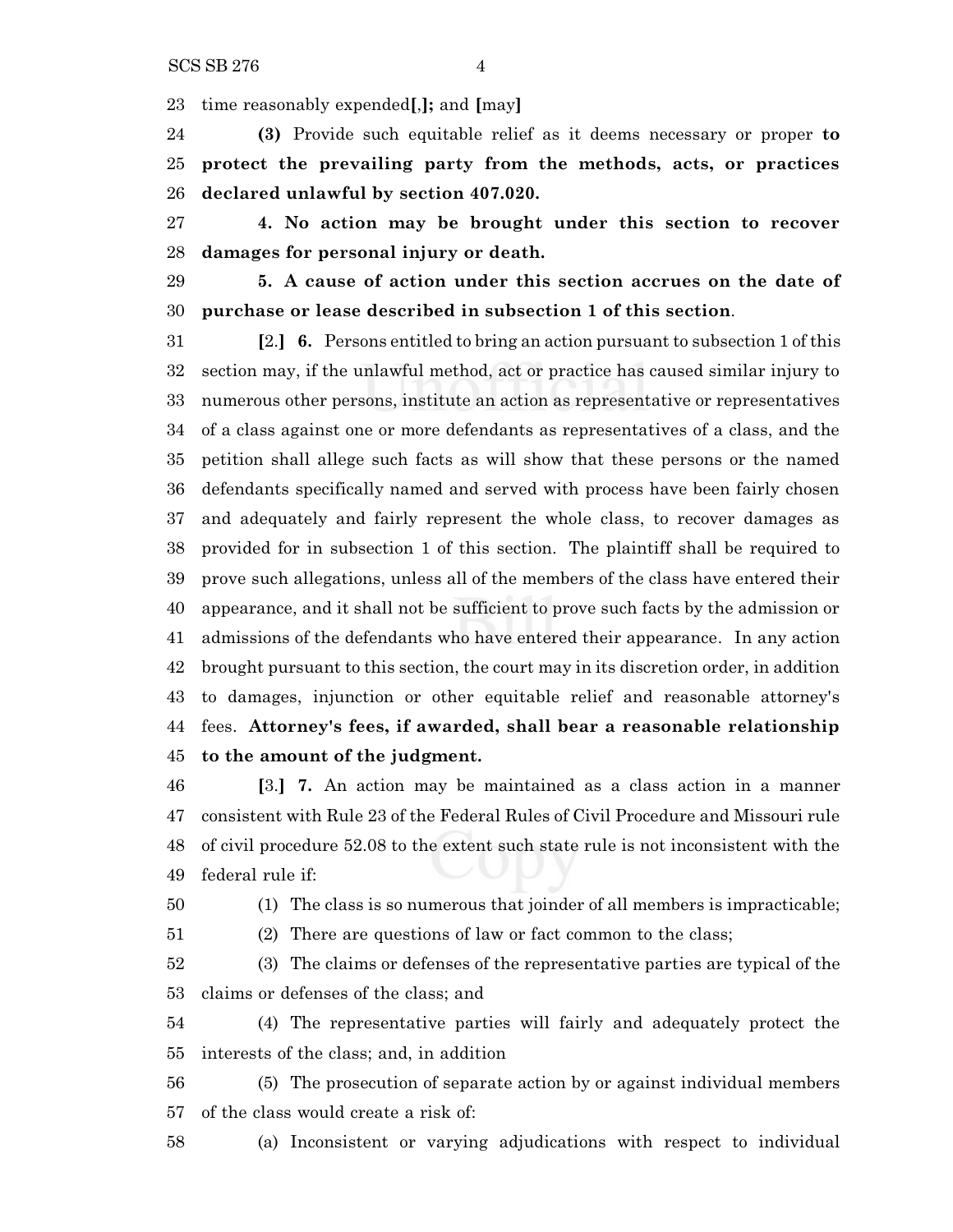members of the class which would establish incompatible standards of conduct for the party opposing the class; or

 (b) Adjudications with respect to individual members of the class which would as a practical matter be dispositive of the interests of the other members not parties to the adjudications or substantially impair or impede their ability to protect their interests; or

 (6) The party opposing the class has acted or refused to act on grounds generally applicable to the class, thereby making appropriate final injunctive relief or corresponding declaratory relief with respect to the class as a whole; or

 (7) The court finds that the questions of law or fact common to the members of the class predominate over any questions affecting only individual members, and that a class action is superior to other available methods for the fair and efficient adjudication of the controversy. The matters pertinent to the findings include:

 (a) The interest of members of the class in individually controlling the prosecution or defense of separate actions;

 (b) The extent and nature of any litigation concerning the controversy already commenced by or against members of the class;

 (c) The desirability or undesirability of concentrating the litigation of the claims in the particular forum;

 (d) The difficulties likely to be encountered in the management of a class action.

 **[**4.**] 8.** (1) As soon as practicable after the commencement of an action brought as a class action, the court shall determine by order whether it is to be so maintained. An order pursuant to this subdivision may be conditional, and may be altered or amended before the decision on the merits.

 (2) In any class action maintained pursuant to subdivision (7) of subsection **[**3**] 7** of this section, the court shall direct to the members of the class the best notice practicable under the circumstances, including individual notice to all members who can be identified through reasonable effort. The notice shall advise each member that:

 (a) The court will exclude such member from the class if such member so requests by a specified date;

 (b) The judgment, whether favorable or not, will include all members who do not request exclusion; and

(c) Any member who does request exclusion may, if such member desires,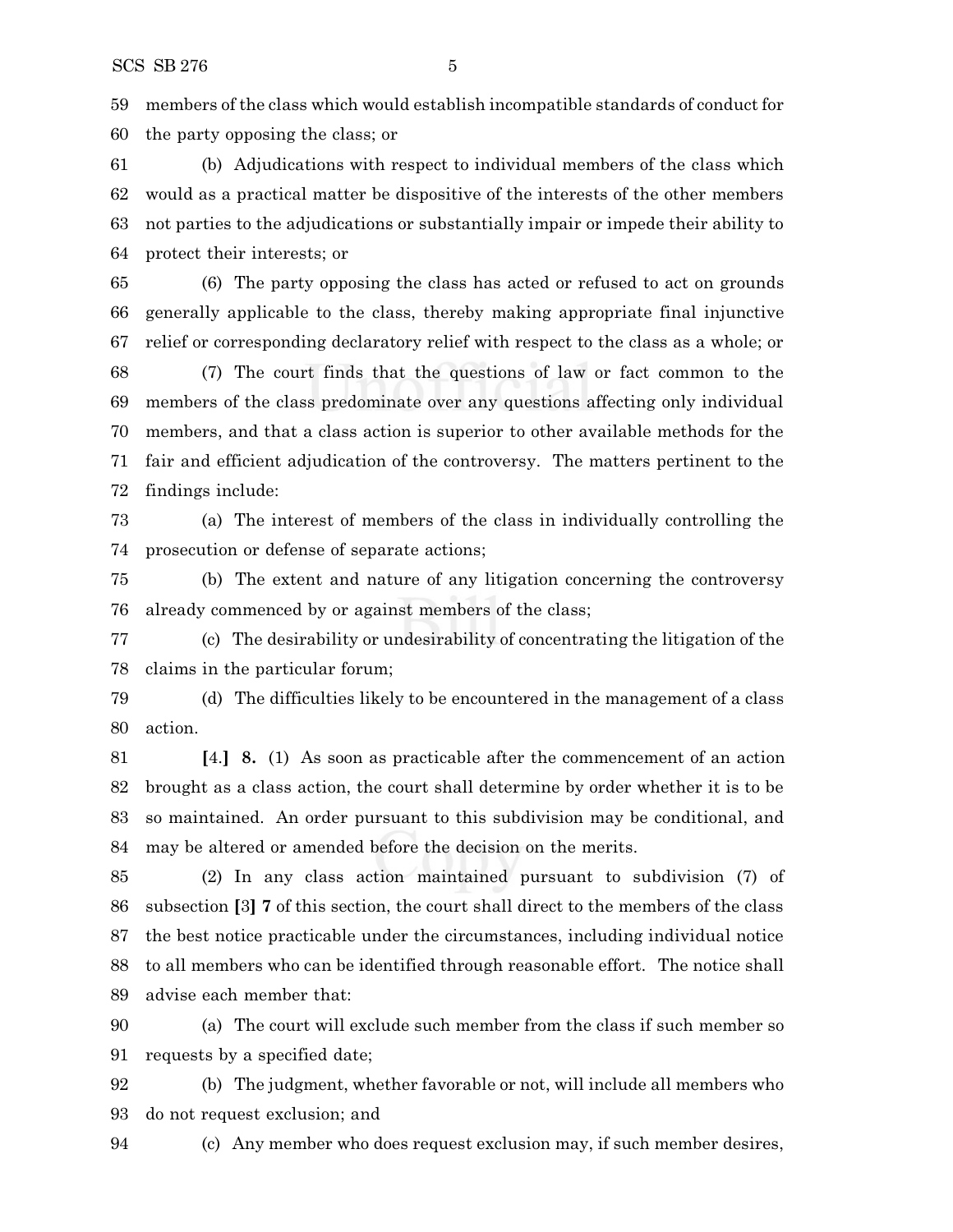enter an appearance through such member's counsel.

 (3) The judgment in an action maintained as a class action pursuant to subdivision (5) of subsection **[**3**] 7** of this section or subdivision (6) of subsection **[**3**] 7** of this section, whether or not favorable to the class, shall include and describe those whom the court finds to be members of the class. The judgment in an action maintained as a class action pursuant to subdivision (7) of subsection **[**3**] 7** of this section, whether or not favorable to the class, shall include and specify or describe those to whom the notice provided in subdivision (2) of this subsection was directed, and who have requested exclusion, and whom the court finds to be members of the class.

 (4) When appropriate an action may be brought or maintained as a class action with respect to particular issues, or a class may be divided into subclasses and each subclass treated as a class, and the provisions of this section shall then be construed and applied accordingly.

 **[**5.**] 9.** In the conduct of actions to which this section applies, the court may make appropriate orders:

 (1) Determining the course of proceedings or prescribing measures to prevent undue repetition or complication in the presentation of evidence or argument;

 (2) Requiring, for the protection of the members of the class or otherwise for the fair conduct of the action, that notice be given in such manner as the court may direct to some or all of the members of any step in the action, or of the proposed extent of the judgment, or of the opportunity of members to signify whether they consider the representation fair and adequate, to intervene and present claims or defenses, or otherwise to come into the action;

 (3) Imposing conditions on the representative parties or on intervenors; (4) Requiring that the pleadings be amended to eliminate therefrom allegations as to representation of absent persons, and that the action proceed accordingly;

(5) Dealing with similar procedural matters.

 **[**6.**] 10.** A class action shall not be dismissed or compromised without the approval of the court, and notice of the proposed dismissal or compromise shall be given to all members of the class in such manner as the court directs.

 **[**7.**] 11.** Upon commencement of any action brought pursuant to subsection 1 of this section, the plaintiff or plaintiffs shall inform the clerk of the court in which such action is brought, on forms to be provided by such clerk, that